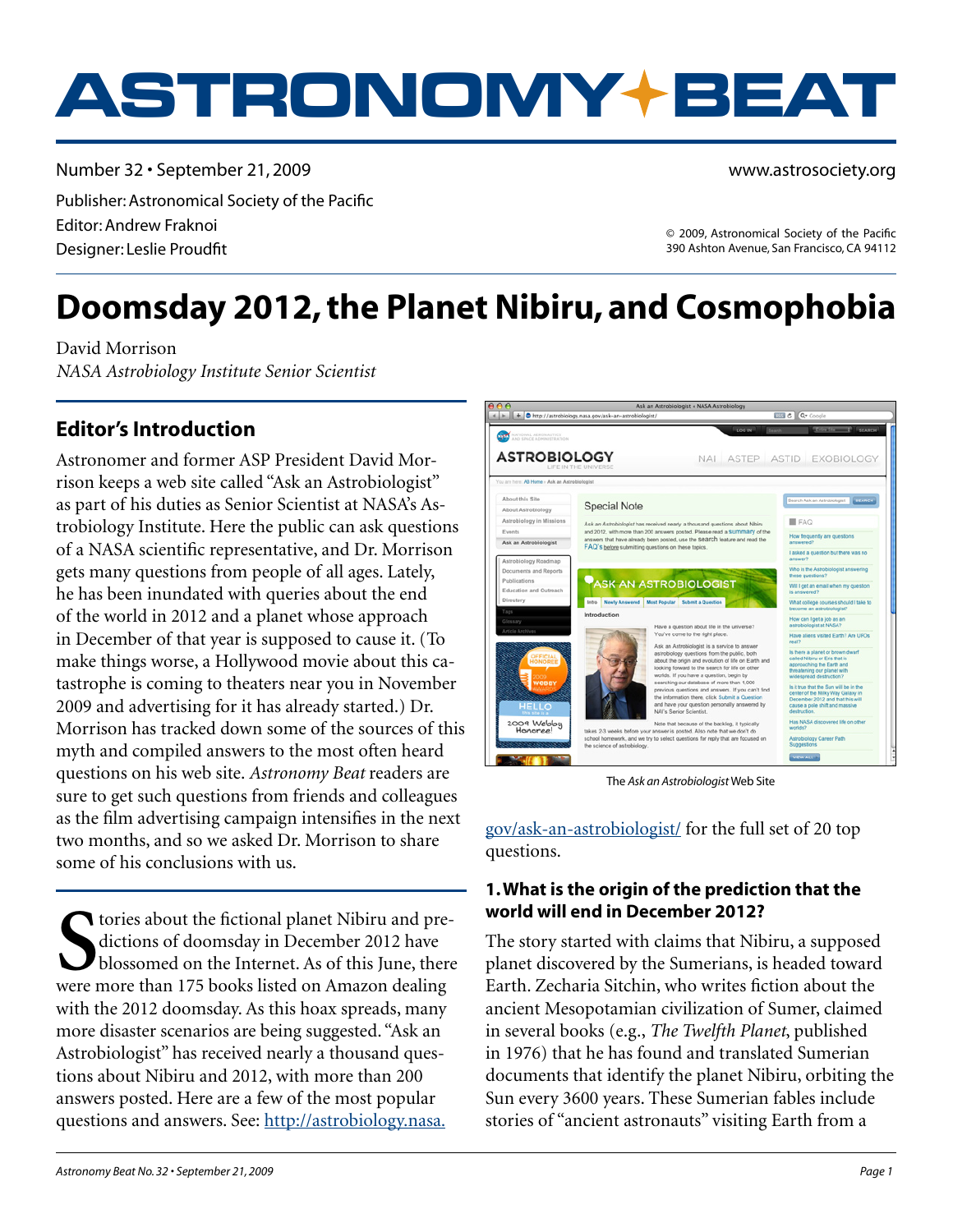

 Failed predictions of cosmic disaster go back far beyond our time. This is an 1857 cartoon of a comet tearing our planet apart.

civilization of aliens called the Anunnaki. Then Nancy Lieder, a self-declared psychic who claims she is channeling aliens, wrote on her website Zetatalk that the inhabitants of a fictional planet around the star Zeta Reticuli warned her that the Earth was in danger from Planet X or Nibiru. This catastrophe was initially predicted for May 2003, but when nothing happened, the doomsday date was moved forward to December 2012. Only recently have these two fables been linked to the end of the Mayan calendar long-count at the winter solstice in 2012 — hence the predicted doomsday date of December 21, 2012. (For more on the Mayan connection, see: [http://en.wikipedia.org/wiki/2012\\_](http://en.wikipedia.org/wiki/2012_doomsday_prediction) [doomsday\\_prediction](http://en.wikipedia.org/wiki/2012_doomsday_prediction)).

#### **2. The Sumerians were the first great civilization, and they made many accurate astronomical predictions, including the existence of the planets Uranus, Neptune and Pluto. So why should we not believe their predictions about Nibiru?**

Nibiru is a name in Babylonian astrology sometimes associated with the god Marduk. Nibiru appears as a minor character in the Babylonian creation poem *Enuma Elish* as recorded in the library of Assurbanipal, King of Assyria (668-627 BCE). Sumer flourished much earlier, from about the 23rd century to the 17th century BCE. The claims that Nibiru is a planet and was known to the Sumerians are contradicted by scholars who (unlike Zecharia Sitchin) study and translate the written records of ancient Mesopotamia. Sumer

was indeed a great civilization, important for the development of agriculture, water management, urban life, and especially writing. However, they left very few records dealing with astronomy. Certainly they did not know about the existence of Uranus, Neptune or Pluto. They also had no understanding that the planets orbited the Sun, an idea that first developed in ancient Greece two millennia after the end of Sumer. Claims that Sumerians had a sophisticated astronomy, or that they even had a god named Nibiru, are the product of Sitchin's imagination.

#### **3. How can you deny the existence of Nibiru when IRAS discovered it in 1983 and the story appeared in leading newspapers? At that time you called it Planet X, and later Xena or Eris.**

IRAS (the NASA Infrared Astronomy Satellite, which carried out a sky survey for 10 months in 1983) discovered many infrared sources, but none of them was Nibiru or Planet X or any other objects in the outer solar system. Briefly, IRAS cataloged 350,000 infrared sources, and initially many of these sources were unidentified (which was the point, of course, of making such a survey). All of these observations have been followed up by subsequent studies with more powerful instruments both on the ground and in space. The rumor about a "tenth planet" erupted in 1984 after a scientific paper was published in *Astrophysical Journal Letters* titled "Unidentified point sources in the IRAS minisurvey", which discussed several infrared sources with "no counterparts". But these "mystery objects" were subsequently found to be distant galaxies (except one, which was a wisp of "infrared cirrus"), as published in 1987. No IRAS source has ever turned out to be a planet. The



Two planets collide in another star system in this NASA illustration.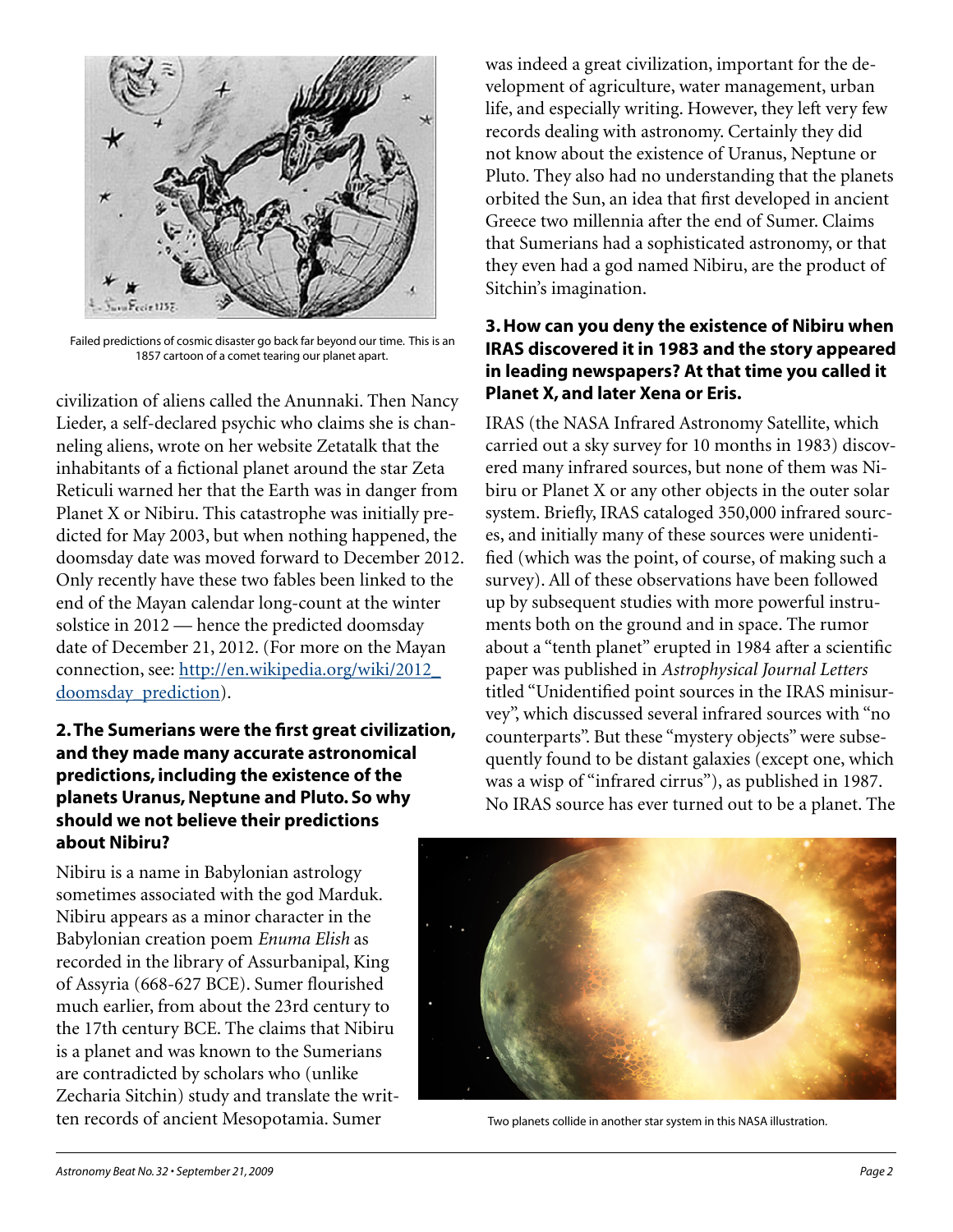bottom line is that Nibiru is a myth, with no basis in fact. To an astronomer, persistent claims about a planet that is "nearby" but "invisible" are just plain silly.

#### **4. Maybe we should be asking about Planet X or Eris? Why does NASA keep secret Eris' orbit?**

"Planet X" is an oxymoron when applied to a real object. The term has been used by astronomers over the past century for a possible or suspected object. Once the object is found, it is given a real name, as was done with Pluto and Eris, both of which were at some time referred to as Planet X. If a new object turns out to be not real, or not a planet, then you won't hear about it again. If it is real, it is not called Planet X. Eris is one of several dwarf planets recently found by astronomers in the outer solar system, all of them on normal orbits that will never bring them near Earth. Like Pluto, Eris is smaller than our Moon. It is very far away, and its orbit never brings it closer than about 4 billion miles. There is no secret about Eris and its orbit, as you can easily verify by googling it or looking it up in Wikipedia.

#### **5. There are many photos and videos of Nibiru on the Internet. Isn't that proof that it exists?**

The great majority of the photos and videos on the Internet are of some feature near the Sun (apparently supporting the claim that Nibiru has been hiding behind the Sun for the past several years.) These are actually false images of the Sun caused by internal reflections in the lens, often called lens flare. You can identify them easily by the fact that they appear diametrically opposite the real solar image, as if reflected across the center of the image. This is especially obvious in videos, where as the camera moves, the false image dances about always exactly opposite the real image. Similar lens flare is a source of many UFO photos taken at night with strong light sources such as streetlights in the frame. I am surprised that these photos showing something nearly as large and bright as the Sun (a "second sun") are accepted together with claims made on some of the same websites that Nibiru is too faint to be seen or photographed except with large telescopes.

One widely reported telescopic photo ([www.great](http://www.greatdreams.com/nibiru-possible.jpg)[dreams.com/nibiru-possible.jpg](http://www.greatdreams.com/nibiru-possible.jpg)) shows two views of an expanding gas cloud far beyond the solar system, which is not moving; you can see this from the fact that the stars are the same in both pictures. A sharpeyed reader of this website identified these photos as a



In this 1933 science fiction book, two planets enter our solar system and threaten the Earth. The book influenced a host of later science fiction stories and comic books and was made into a movie in 1951.

gas shell around the star V838 Mon. Wikipedia has a nice write-up and a beautiful photo of it from Hubble.

#### **6. If the government knew about Nibiru, wouldn't they keep it a secret to avoid panic? Isn't it the government's job to keep the population at ease?**

There are many objectives of government, but they do not include keeping the population at ease. (My experience is that sometimes parts of the government do just the opposite, as in the frequent references to various terrorist threats or warnings about driving accidents on long holiday weekends, which are no more dangerous than any other time.) Even if they wanted to, the government could not keep Nibiru a secret. If it were real, it would be tracked by thousands of astronomers, amateurs as well a professional. These astronomers are spread all over the world. I know the astronomy community, and these scientists would not keep a secret even if ordered to. You just can't hide a planet on its way to the inner solar system!

#### **7. Why does the Mayan calendar say the world will end in 2012? I have heard that they have been pretty accurate in the past with other planetary predictions. How can you be sure you know more than they did?**

Calendars exist for keeping track of the passage of time, not for predicting the future. The Mayan astron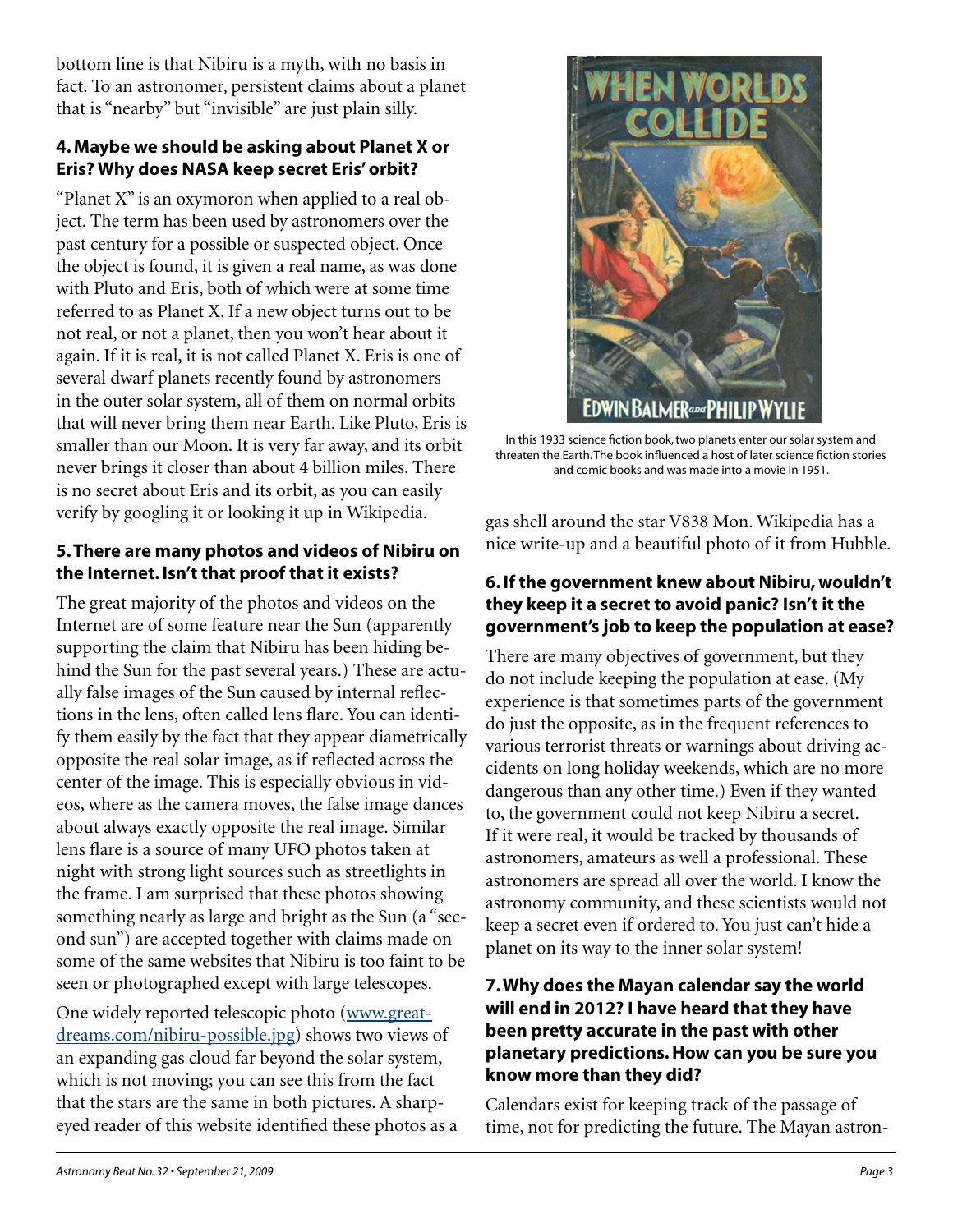omers were clever, and they developed a very complex calendar. Ancient calendars are interesting to historians, but of they cannot match the ability we have today to keep track of time, or the precision of the calendars currently in use. The main point, however, is that calendars, whether contemporary or ancient, cannot predict the future of our planet or warn of things to happen on a specific date such as 2012. I note that my desk calendar ends much sooner, on December 31 2009, but I do not interpret this as a prediction of Armageddon. It is just the beginning of a new year.

#### **8. Can you prove to me that Nibiru is a hoax? There are so many reports that something terrible will happen in 2012. I need proof because the government and NASA are keeping so much from us.**

It is not logical to ask for proof that the 2012 doomsday is a hoax. Your questions should be addressed to the doomsday advocates to prove that what they are saying is true, not to NASA to prove it is false. If someone claimed on the Internet that there were 50 foot tall purple elephants walking through Cleveland, would anyone expect NASA to prove this wrong? The burden of proof falls on those who make wild claims. However, I think that astronomers have reached the point where we can offer extremely strong arguments that Nibiru does not exist. A large planet (or a brown dwarf) in our solar system would have been known to astronomers for many years, both indirectly from its gravitational perturbations on other objects and by direct detection in the infrared. The NASA Infrared Astronomy Satellite (IRAS) carried out the first all-sky survey in 1983, and several subsequent surveys would also have seen Nibiru if it were there. Further, if a large mass passed through the inner solar system every 3600 years, we would see its disruptive effects on the orbits of the inner planets, and we don't.

You don't need to take my word for it. Just use common sense. Have you seen Nibiru? In 2008 many websites said it would be visible to the naked eye in spring 2009. If a large planet or brown dwarf were headed for the inner solar system in 2012, it would already be tracked by hundreds of thousands of astronomers, professional and amateur, all over the world. Do you know any amateur astronomers who are watching it? Have you seen any photos or discussion of it in the big popular astronomy magazines like *Sky & Telescope*?



This is one of the posters for the new "2012" film that you can download on the web from the site set up by Sony pictures.

Just think about it. No one could hide Nibiru if it existed.

#### **9. What about the scary ads for the new film**  *2012?* **They tell us to look at these Internet sites to verify the doomsday threat.**

The pseudoscientific claims about Nibiru and a doomsday in 2012, together with distrust of the government, are being amplified by publicity for the new film from Columbia Pictures titled *2012*, to be released in November 2009. The film's trailer, appearing in theaters and on their website, shows a tidal wave breaking over the Himalayas, with only the following words: "How would the governments of our planet prepare 6 billion people for the end of the world? [long pause] They wouldn't. [long pause] Find out the Truth. Google search 2012".

The film publicity includes creation of a faux scientific website ([www.instituteforhumancontinuity.org\)](http://www.instituteforhumancontinuity.org) for "The Institute for Human Continuity", which is entirely fictitious. According to this website, the IHC is dedicated to scientific research and public preparedness. Its mission is the survival of mankind. The website explains that the Institute was founded 1978 by international leaders of government, business, and science. They say that in 2004, IHC scientists confirmed with 94% certainty that the world would be destroyed in 2012. This website encourages people to register for a lottery to select those who will be saved; a colleague submitted the name of her cat, which was accepted. I learned from Wikipedia that creating this sort of fake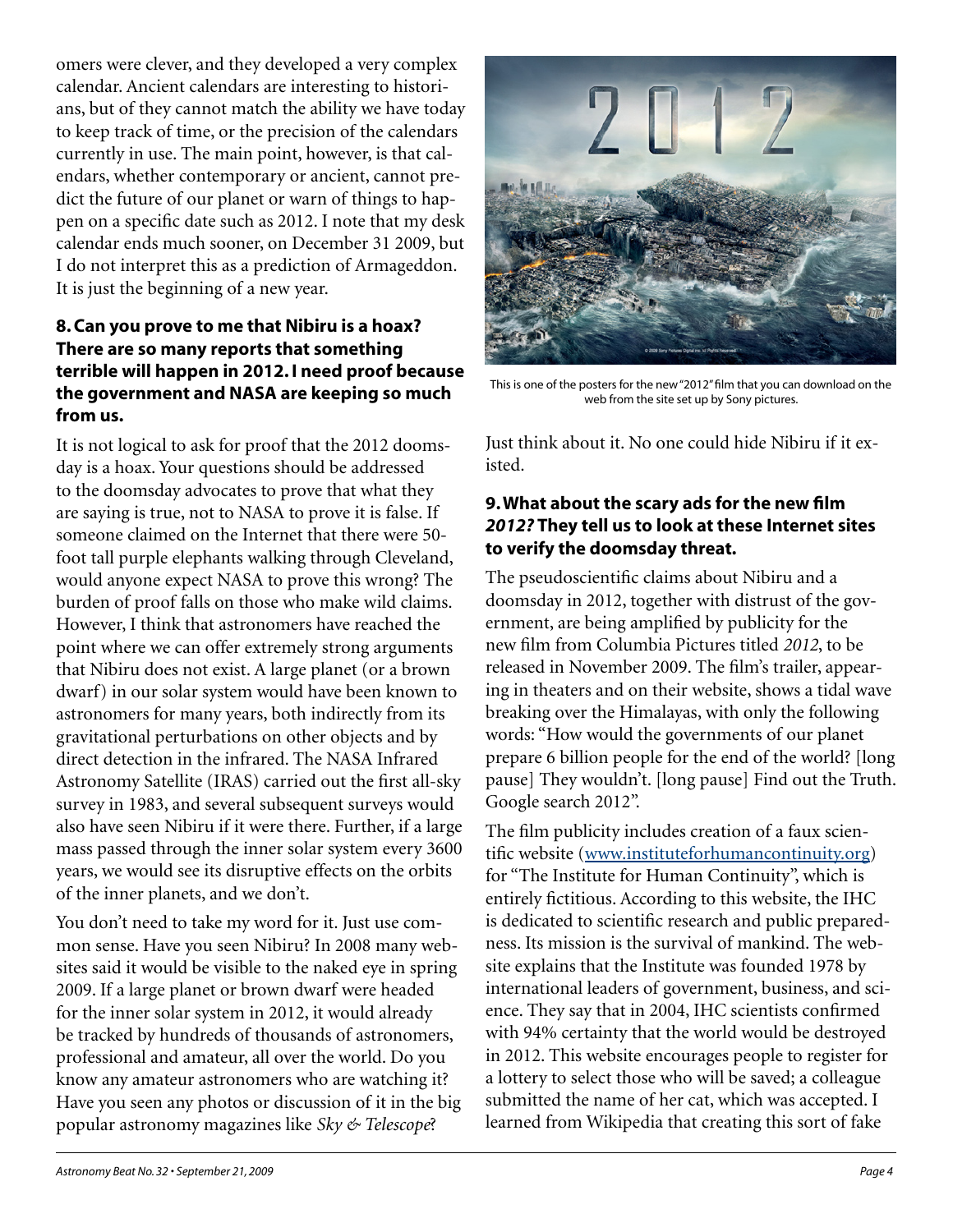website is a new advertising technique called "viral marketing", by analogy with computer viruses.

#### **10. What is the polar shift theory? Is it true that the earth's crust does a 180-degree rotation around the core in a matter of days if not hours? Does this have something to do to do with our solar system dipping beneath the galactic equator?**

A reversal in the rotation of Earth is impossible. It has never happened and never will. There are slow movements of the continents (for example Antarctica was near the equator hundreds of millions of years ago), but that is irrelevant to claims of reversal of the rotational poles. However, many of the disaster websites pull a bait-and-shift to fool people. They claim a relationship between the rotation and the *magnetic polarity* of Earth, which does change irregularly — with a magnetic reversal taking place every 400,000 years on average. As far as we know, such a magnetic reversal doesn't cause any harm to life on Earth. A magnetic reversal is very unlikely to happen in the next few millennia, anyway. But these sites falsely claim that a magnetic reversal is coming soon (in 2012) and that this is the same as, or will trigger, a reversal of rotational poles. The bottom line is: (a) Rotation direction and magnetic polarity are not related. (b) There is no reason to expect a reversal of magnetic polarity any time soon, or to anticipate any bad effects on life when it does eventually happen. (c) A sudden shift in rotational pole with disastrous consequences is impossible. Also, none of this has anything to do with the galactic equator or any of the other nonsense about alignments that appears on many of the conspiracy theory websites.

Let me summarize: Much of the fear about 2012 comes from claims that the Mayans or Nostradamus predicted disaster in December 2012. First, note that scholars who study the Mayan calendar do not agree with this doomsday interpretation, and there is no evidence that Nostradamus ever correctly predicted anything. Contrary to what many people write me, the Mayans did not know more than we do about calendars, and they did not know how to predict the future (any more than we do). But I receive questions every day from people who have just become aware of some astronomical



In this artist's conception (not to scale), the Earth's magnetic field traps and protects us from high energy charged particles from the Sun. There is no evidence that this protection will lessen in 2012. (NASA)

discovery and ask if it is dangerous to them or their families (or will be in 2012). One typical question was: "What are the current climatologically predictions for the 2012 event? How much gravitation and radiation increases are predicted when crossing the accretion disk (center) of the Milky Way galaxy? What effects on climate would occur if pole shifts or reversals are seen?"

I call this new series of concerns "cosmophobia" fear of the cosmos. Here is a list of the astronomical objects or phenomena that people are currently worried about in connection with 2012:

- changes in the Sun's magnetic field,
- shifts in polarity of the Earth's magnetic field,
- disappearance of the Earth's field magnetic field,
- solar storms (flares or coronal mass ejections),
- changes in the Earth's rotation axis,
- alignment of Jupiter and Saturn,
- alignment of the Sun with the galactic center,
- crossing of the galactic equator,
- the black hole in the galactic center,
- black holes generally,
- the dark rift in the Milky Way,
- impact on the Earth by asteroid Apophis, or by asteroid FX, or by the dwarf planet Eris,
- impact on the Sun by a suicidal planet,
- explosions of supernovas, hypernovas, and the individual stars Betelgeuse, Eta Carinae, Antares and WR 104.

Previously these would have merely been interest-